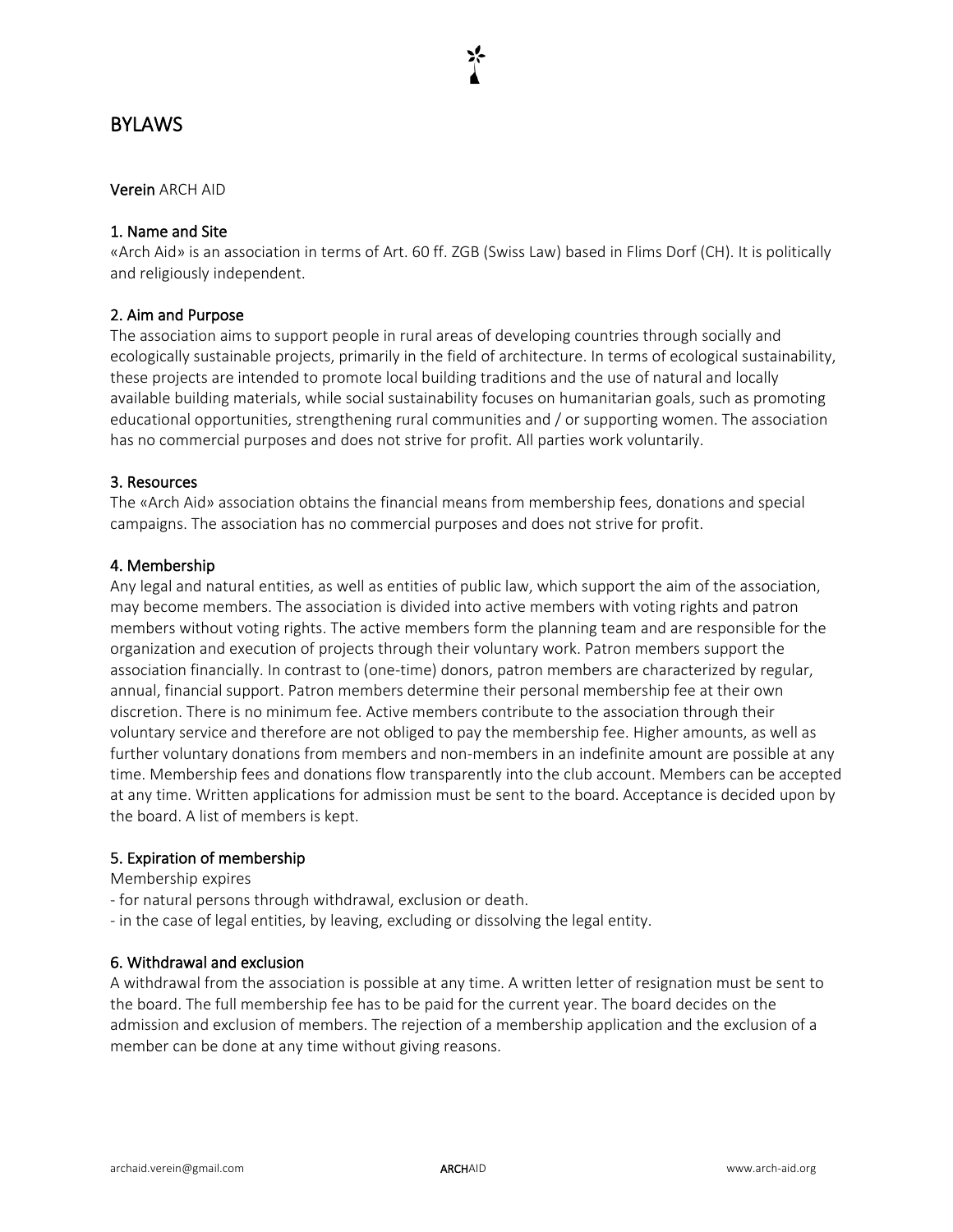# 7. The bodies of the association

The bodies of the association are:

- a) The annual general meeting
- b) The executive board
- c) The planning team

## 8. The general assembly

A regular general assembly takes place once a year in the 1st quarter and is the supreme body of the association. An extraordinary general meeting is called by the board or at the request of at least one fifth of the active members. The invitation to all members (active and patron) will be sent by email stating the agenda at least 20 days before the assembly. Since the members as well as the board of directors can consist of people of different origins, meetings can also be held online using suitable programs.

The General Assembly has the following powers:

- a) Approval of the protocol of the last general assembly
- b) Approval of the annual report of the board
- c) Approval of the annual accounts
- d) Discharge of the board
- e) Election of the president and the rest of the board
- f) Determining the membership fee
- g) Approval of the annual budget
- h) Decision making on the coming projects
- i) Discussion on motions of the board and the members
- j) Changes to the statutes
- k) Deciding on the exclusion of members
- l) Decision making if the association needs to be dissolved and how to use the liquidation

Every properly convened general assembly is quorate regardless of the number of members present. The members take decisions with a simple majority, i.e. an application is accepted if it receives more 'yes' than 'no' votes; abstentions are not counted. In the event of a tie, the President takes the casting vote. Statute changes require the approval of an 80% majority of those entitled to vote. A resolution protocol is to be drawn up about the decisions taken.

## 9. The board

The board consists of selected active members. The board constitutes itself, with the exception of the association president. The executive board conducts the business of the association and decides on all of its matters which are not in accordance with the law or bound to the statutes of the general meeting. Its financial means are in the frame of the budget approved by the general assembly. The board meets as often as the projects demand. Each member of the Board of Directors can request a meeting, stating the reasons. Decisions within the executive board are taken by a simple majority. The members of the board work on a voluntary basis and are only entitled to compensation for their effective expenses carried out for the welfare projects.

#### 10. The planning team

The active members of the association form the planning team. The team is committed to the planning and implementation of the association's projects through their voluntary work. Like the board, which is made up of the planning team or active members, the planning team is self-constituting, which means that the association's various fields of activity are distributed and organized within the planning team.